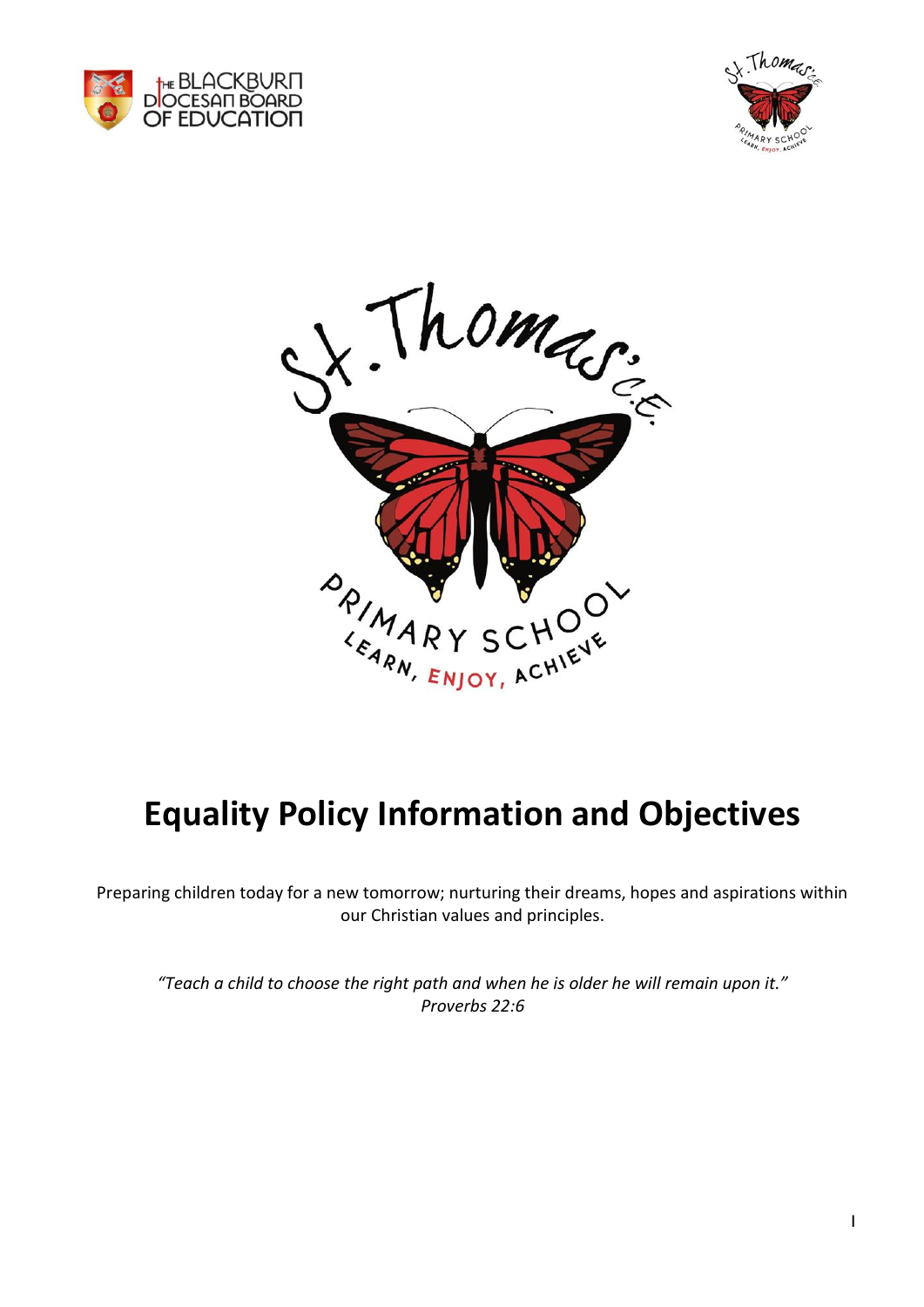



## **Equality Policy Information and Objectives**

*"So in Christ Jesus you are all children of God through faith"*

*Galatians 3:26*

In July 2016 a fresh articulation of the Church of England's vision for education was published. This document - Deeply Christian, Serving the Common Good – articulates the fundamental reasons, rooted in the Bible, which have motivated centuries of Christian involvement in schooling in this country and around the world. The God of all creation is concerned with everything related to education. The vision is for the common good of the whole human community and its environment, whether national, regional or local. It is hospitable to diversity, respects freedom of religion and belief, and encourages others to contribute from the depths of their own traditions and understandings. It invites collaboration, alliances, negotiation of differences, and the forming of new settlements in order to serve the flourishing of a healthily plural society and democracy, together with a healthily plural educational system.

Whilst schools are not required to have an equality policy it may be wise as this area is likely to be inspected. This template outlines key areas to include in your policy. Primarily it seeks to demonstrate that as a Church of England school all the members of the school community are loved by God and all are encouraged to live out that love by welcoming and valuing each other. This will include being able to respect each other even when individuals may hold different points of view from each other. As a Christian school we aim to love and serve God first and ourselves and others second (Matt. 22 vv37-40)

It is a requirement under the public sector Equality Duty (PSED) that schools draw up and publish equality objectives every four years and making it a statutory requirement to annually publish information demonstrating how they are meeting the aims of the PSED.

Any equality and inclusion policy and the requirements under the PSED should be available on the school website and hard copies should also be available.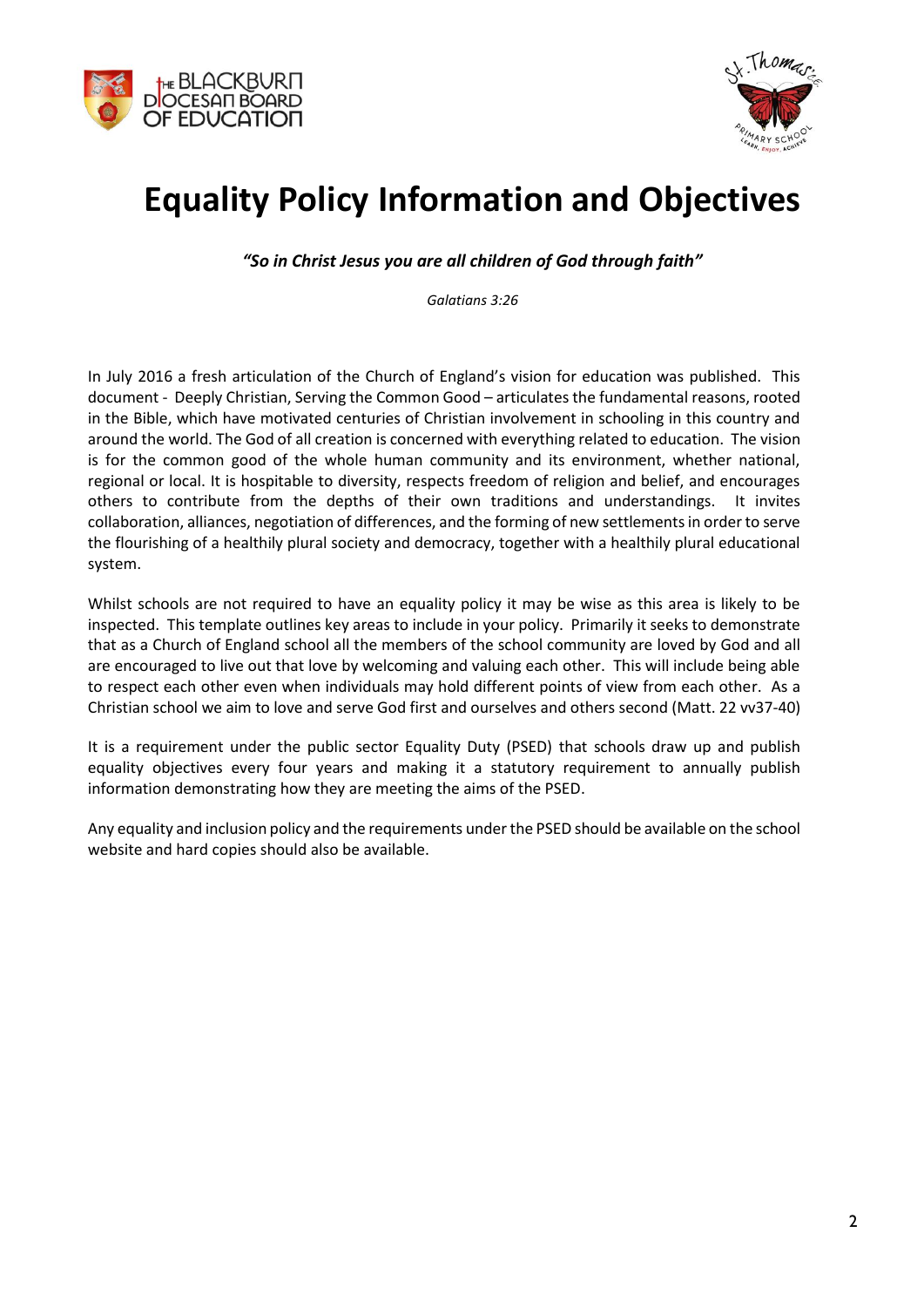



St Thomas' is a two form entry Voluntary Controlled Church of England Primary school serving a community in Blackburn East.

#### **Learn, Enjoy, Achieve**

### **Our School Mission Statement is:**

*Preparing children today for a new tomorrow; nurturing their dreams, hopes and aspirations within our Christian values and principles.*

#### *Our Vision is:*

*We will be a school which is both caring and nurturing, where everyone feels confident and valued and has the opportunity to experience God's loving care. We will have a learning environment where children are encouraged to be respectful, responsible and independent and are given the necessary skills to succeed in life. We will encourage EVERYONE to go 'the extra mile' and only accept their best.*

#### **School Statement on equality**

In line with the Diocesan Vision and Church of England Vision for Education, which specifically talks of the need to build community and promote dignity, this school seeks equality in all it does. Every person in our school community has been made in the image of God (Gen 1:27) and is loved unconditionally by God. Everyone is equal in the sight of God and therefore we seek to love one another as Jesus loved others. Our school is a place where we seek to serve others and all in their unique difference can able to thrive.

We are committed to promoting the understanding of the principles and practices of equality – treating all members of our school community as individuals, according to their needs, with an awareness of our diverse society and appreciating the value of difference. We actively seek to challenge discrimination and we promote an anti-bullying stance which makes clear the unacceptability of discrimination and draws on advice issued in the Valuing All God's Children report (Autumn 2017)

### **1. Legal framework**

We welcome our duties under the Equality Act 2010 to eliminate discrimination, advance equality of opportunity and foster good relations in relation to protected characteristics listed in the act.

We welcome our duty under the Education and Inspections Act 2006 to promote community cohesion.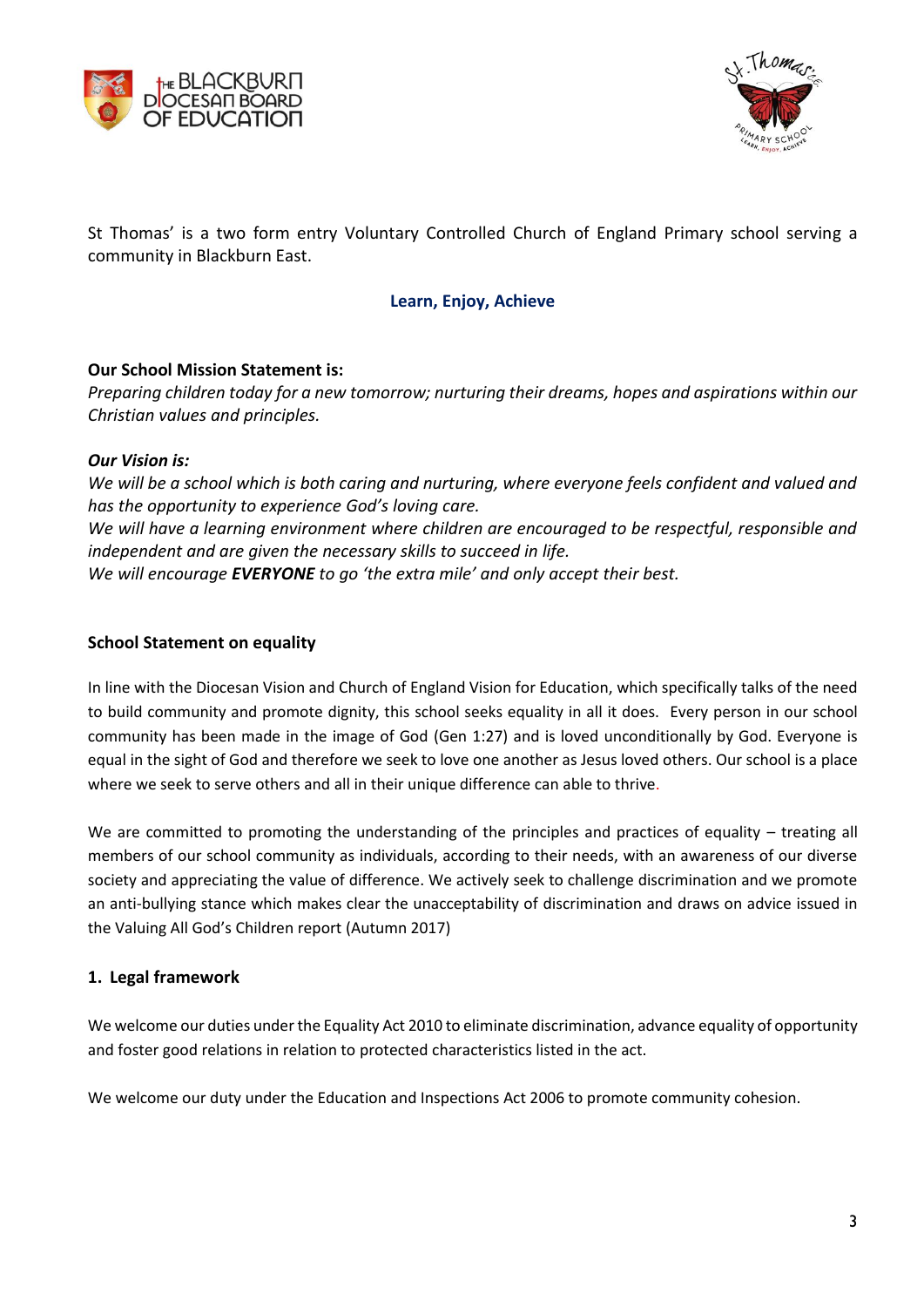



We recognise that these duties reflect international human rights standards as expressed in the UN Convention on the Rights of the Child, the UN Convention on the Rights of People with Disabilities, and the Human Rights Act 1998.

## **2. Guiding principles**

Over Millennia Christian faith has pioneered equality as Jesus was radical in His welcome of all. So our approach to equality is based on the following key principles:

#### **Everyone is equal, as we are known and loved by God unconditionally.**

We see all members of our school community as equal and have due regard to the protected characteristics of:

- age
- disability
- ethnicity, culture, national origin or national status
- marriage and civil partnership
- gender or gender identity
- religion or belief
- sexual identity
- pregnancy and maternity

#### **We recognise and respect difference.**

Treating people equally does not necessarily involve treating them all the same. Our policies, procedures and activities must not discriminate but must nevertheless take account of differences of life-experience, outlook and background, and in the kinds of barrier and disadvantage which people may face, in relation to protected characteristics.

#### **We observe good equalities practice in staff recruitment, retention and development.**

We ensure that policies and procedures should benefit all employees and potential employees, for example in recruitment and promotion, and in continuing professional development. We recognise that certain roles in school will have genuine occupational requirement (GOR) for the post holder to be a practising Christian and ensure effective assessments of each role are carried out to establish whether a GOR applies.

#### **We aim to reduce and remove inequalities and barriers that already exist.**

In addition to avoiding or minimising possible negative impacts of our policies, we take opportunities to maximise positive impacts by reducing and removing inequalities and barriers that may already exist

#### **Society as a whole should benefit.**

We intend that our policies and activities should foster greater social cohesion and greater participation in public life of those with protected characteristics.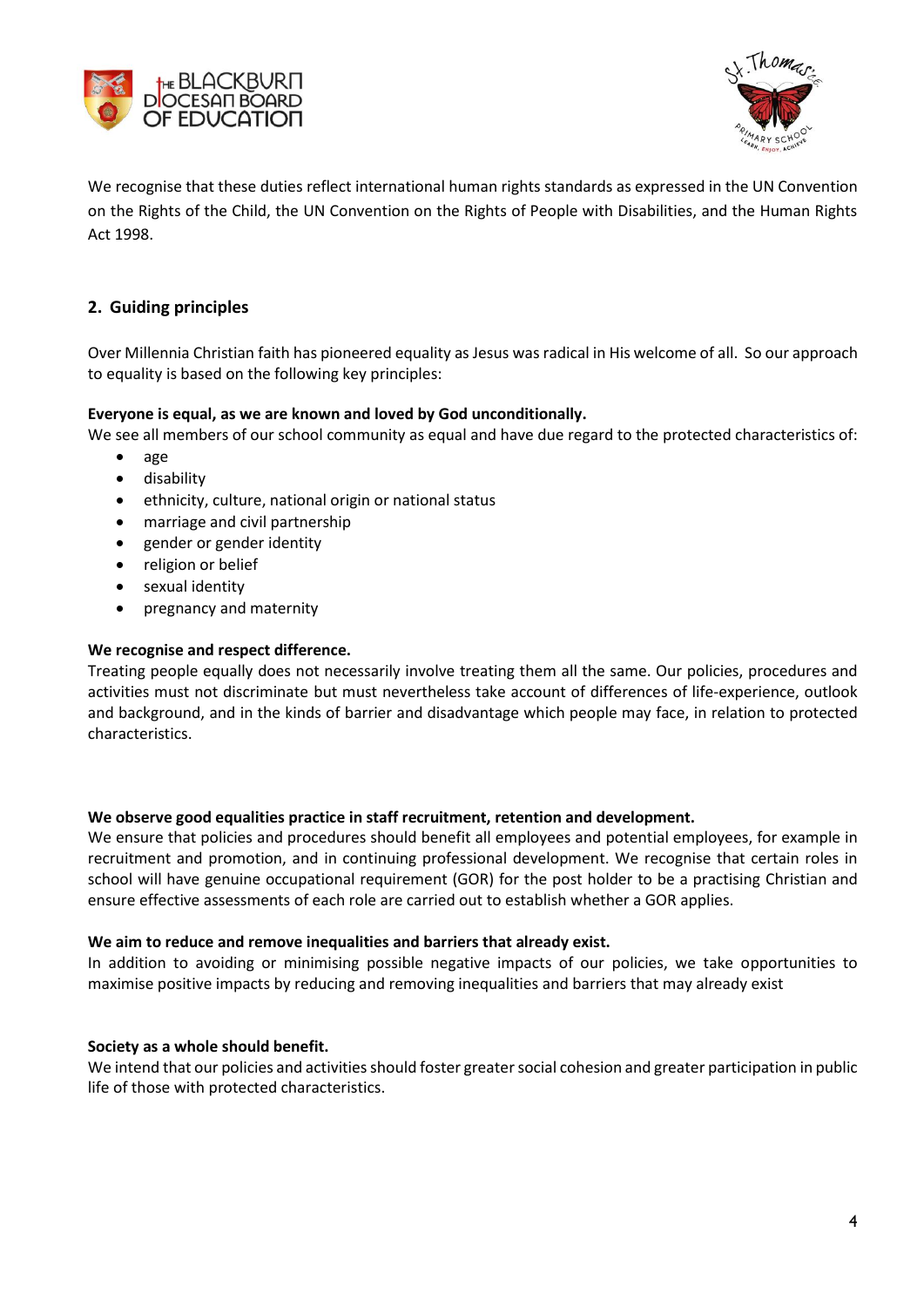



## **Objectives**

The school uses the School improvement planning process to set objectives for all aspects of school life. These objectives are set having due regard to this policy

## **3. Development of the policy**

This policy is based on the model policy created by Blackburn Diocesan Board of Education

## **4. Links to other polices and documentation**

We ensure that the principles listed above apply to all of our policies and practice including those that are concerned with:

- Pupils' progress, attainment and achievement
- Pupils' personal development and wellbeing
- Teaching styles and strategies
- SMSC and PSHE
- Admissions and attendance
- Staff recruitment, retention and professional development
- Care, guidance and support
- Special educational needs
- Behaviour, discipline and exclusions
- Bullying and addressing prejudice related bullying
- Working in partnership with parents, carers and guardians
- Working with the wider community

We also ensure that information about our responsibilities under the Equality Act are included in our school development plan, self-evaluation review, the school prospectus, school web site and newsletters.

### **5. Our actions**

We follow Jesus' radical action of challenging injustice, discrimination, harassment and victimisation by:

- Ensuring that the School's Christian values of Compassion, courage, forgiveness, friendship, generosity, justice, perseverance, respect, service, thankfulness, trust and truthfulness.
- Ensuring that the Christian ethos of the school drives positive relationships
- Implementing policies that challenge prejudicial behaviours and promote equalities, especially in relation to bullying
- Reviewing the services and facilities of the school to ensure they allow access by all people
- Designing a curriculum that promotes equality and raises awareness of the protected characteristics

We follow Jesus' radical action of welcome by advancing equality of opportunity between different groups and meet our legal duty by: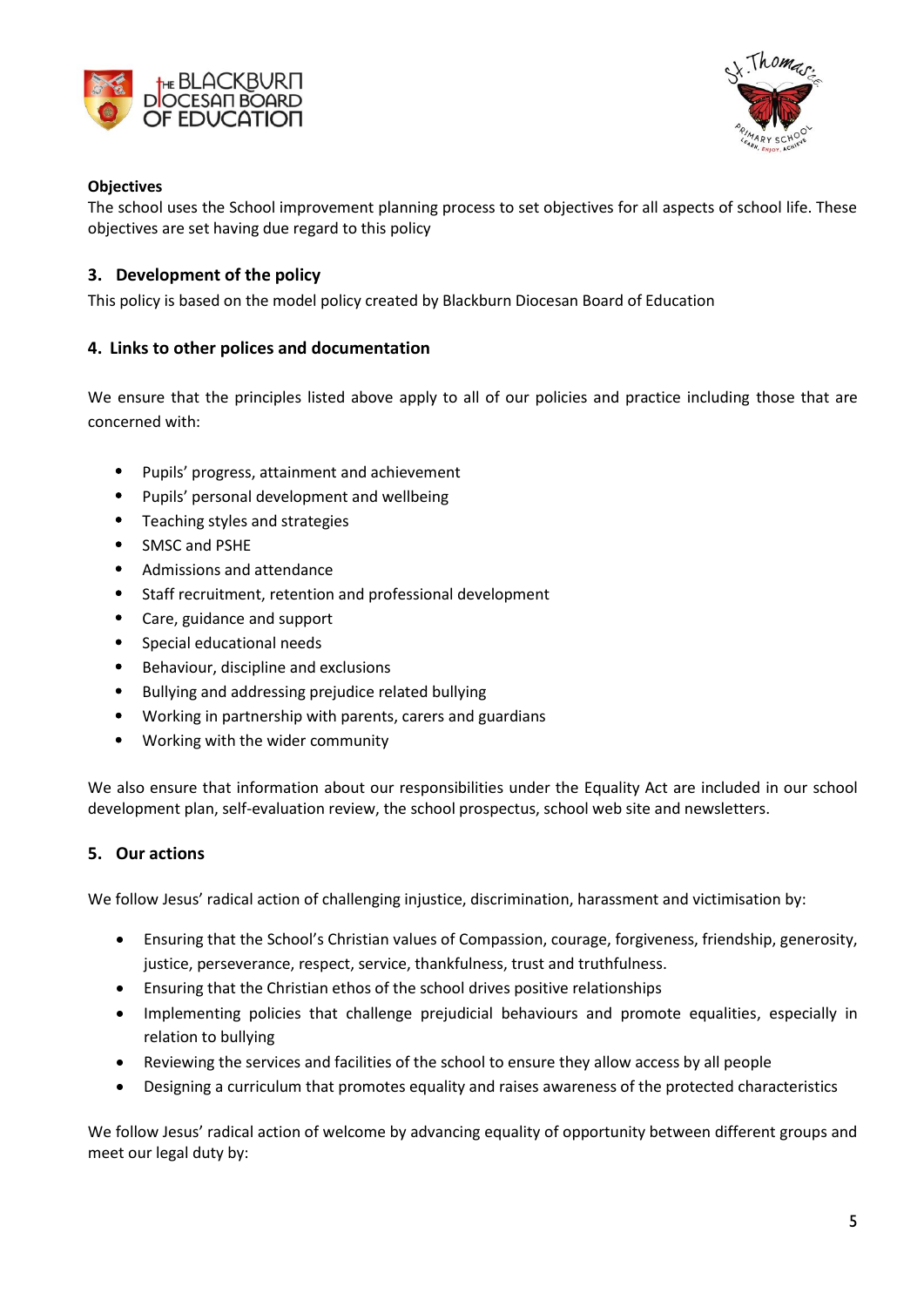



- Implementing policies and practices that promote equality
- Monitoring all aspects of our work to identify any potential inequalities
- Being alert to the potential impact of any negative, prejudicial language or behaviour on particular pupils and groups of pupils.

We follow Jesus' radical action of universal and unconditional love to promote good relations by:

- Encouraging listening to one another's views
- Ensuring that our policies, procedures and activities promote equality
- Encouraging positive attitudes towards those with protected characteristics
- Encouraging respectful debate on matters where there may be differences in religious belief and practice
- Encouraging good relations and dialogue between groups and communities different from each other in terms of ethnicity, culture, religious affiliation, national origin or national status
- Encouraging mutual respect and good relations between genders
- Strongly challenging any discrimination, harassment or victimisation because of the protected characteristics.

## **6. Disseminating the policy**

We ensure that this policy together with our vision and Christian values are known to all staff and governors, parents and carers and, as appropriate, to all pupils. This policy is available on our school website.

### **7. Roles and responsibilities**

The governing body is responsible for ensuring that the school complies with legislation, and that this policy and its related procedures and action plans are implemented.

The headteacher is responsible for implementing the policy; for ensuring that all staff are aware of their responsibilities and are given appropriate training and support; and for taking appropriate action in any cases of unlawful discrimination.

All staff are expected to:

- promote an inclusive and collaborative ethos in their classroom
- deal with any prejudice-related incidents that may occur
- plan and deliver curricula and lessons that reflect the principles in above
- keep up-to-date with equalities legislation relevant to their work.

Pupils are expected to positively engage with each other and to live out the Christian ethos of the school.

Parents, carers and visitors will be informed of the school's policies and procedures with regard to equalities and are expected to be active partners in supporting the school.